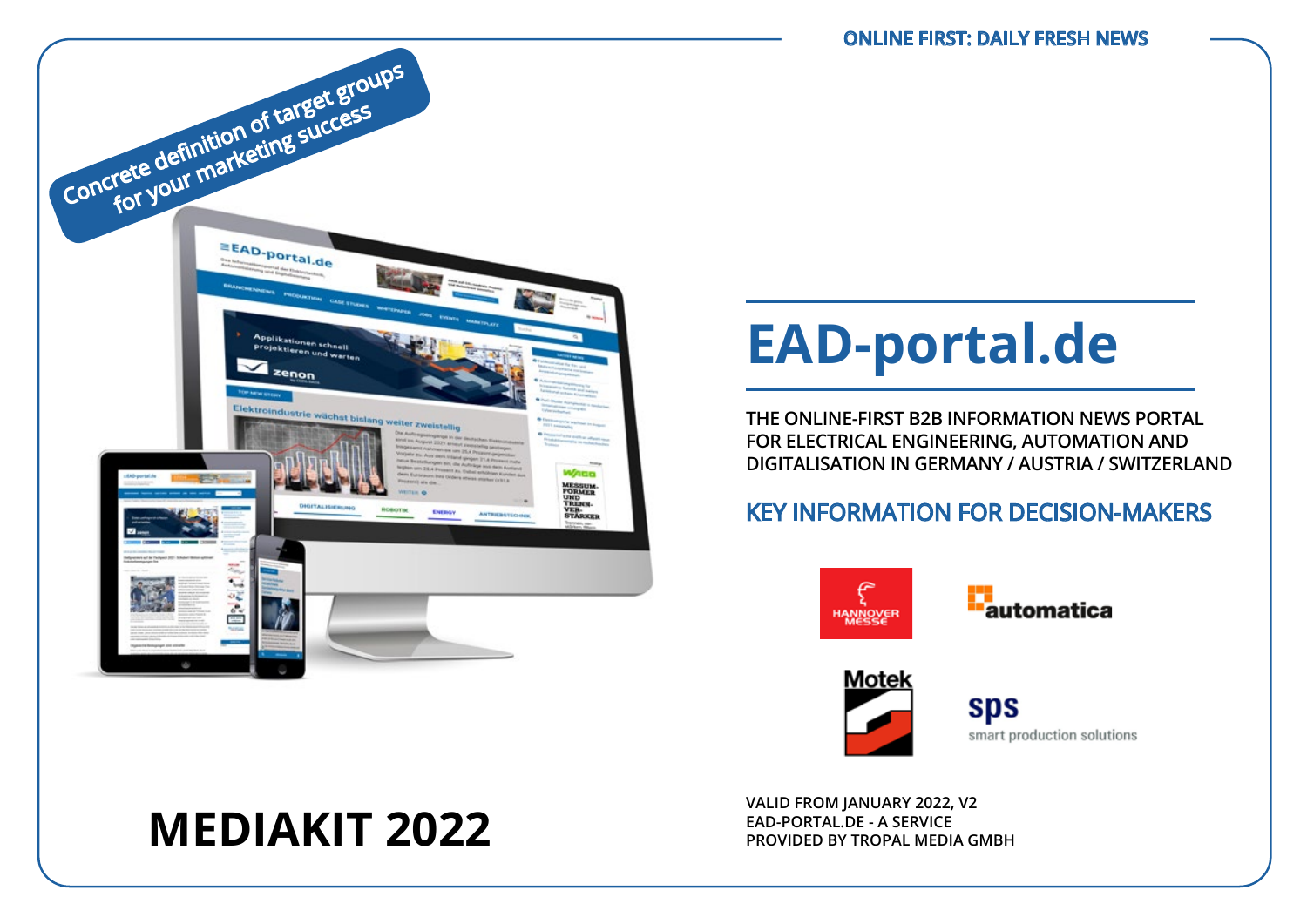**Your target group prefers digital B2B trade media.** Tropal Media is the online-first B2B publisher.

**… der 7,4 Mio. ... of the 7.4 million** 

**Entscheider**  80 **decision-makers use** 

**Professionellen professional** 

#### **Most important websites for professional work** vertreterninger instituten t websites for prof



### **Use of digital specialist media offerings** Nutzung digitaler Fachmedien-Angebote

**nutzung ließen Fachmedien Specialist media** 

**B2B-Entscheides**<br>B2B-Bisse 2017, *B*2B-Bisse *B*  $(Na)$ sis.  $474$  users)

1 7,1 Mio.

am Arbeitsplatz

zu Hause

(Basis: 502 Nutzer)

(Basis: 494 Nutzer)

**96%**

**EAD-portal.de**



## Preferred channel for content

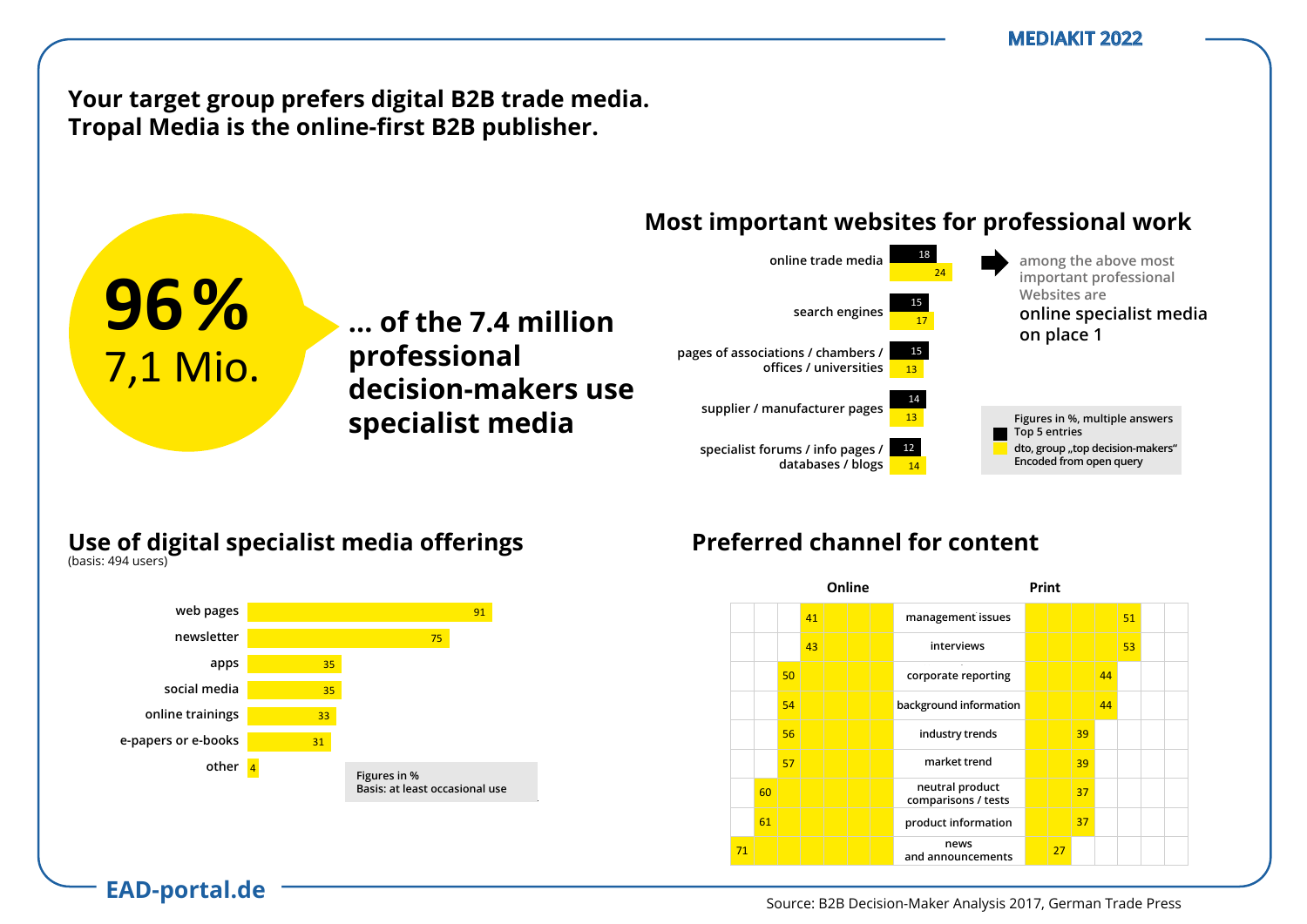## **Table of Contents**

| <b>PROFILE</b>    | page 4  |
|-------------------|---------|
| <b>THEMES</b>     | page 5  |
| <b>FORMATS</b>    | page 7  |
| <b>PRICES</b>     | page 11 |
| <b>JOB MARKET</b> | page 14 |
| <b>TECH SPECS</b> | page 15 |
| <b>CONTACT</b>    | page 16 |
| <b>PORTFOLIO</b>  | page 17 |
| T&Cs              | page 18 |

Tropal Media is a member of BVDW and Deutsche Fachpresse.



| <b>Publication:</b> | Online                                |
|---------------------|---------------------------------------|
| Frequency:          | 24/7                                  |
| Coverage (monthly): | 7,724 users, 12,369 page impressions* |
| <b>Volume:</b>      | 5. volume 2022                        |
| <b>Publisher:</b>   | Tropal Media GmbH                     |
|                     | Mergenthalerallee 73-75               |
|                     | 65760 Eschborn                        |
|                     | Germany                               |
|                     | https://www.tropal-media.de           |

**EAD-portal.de**

\*Data basis: Matomo Q3/2021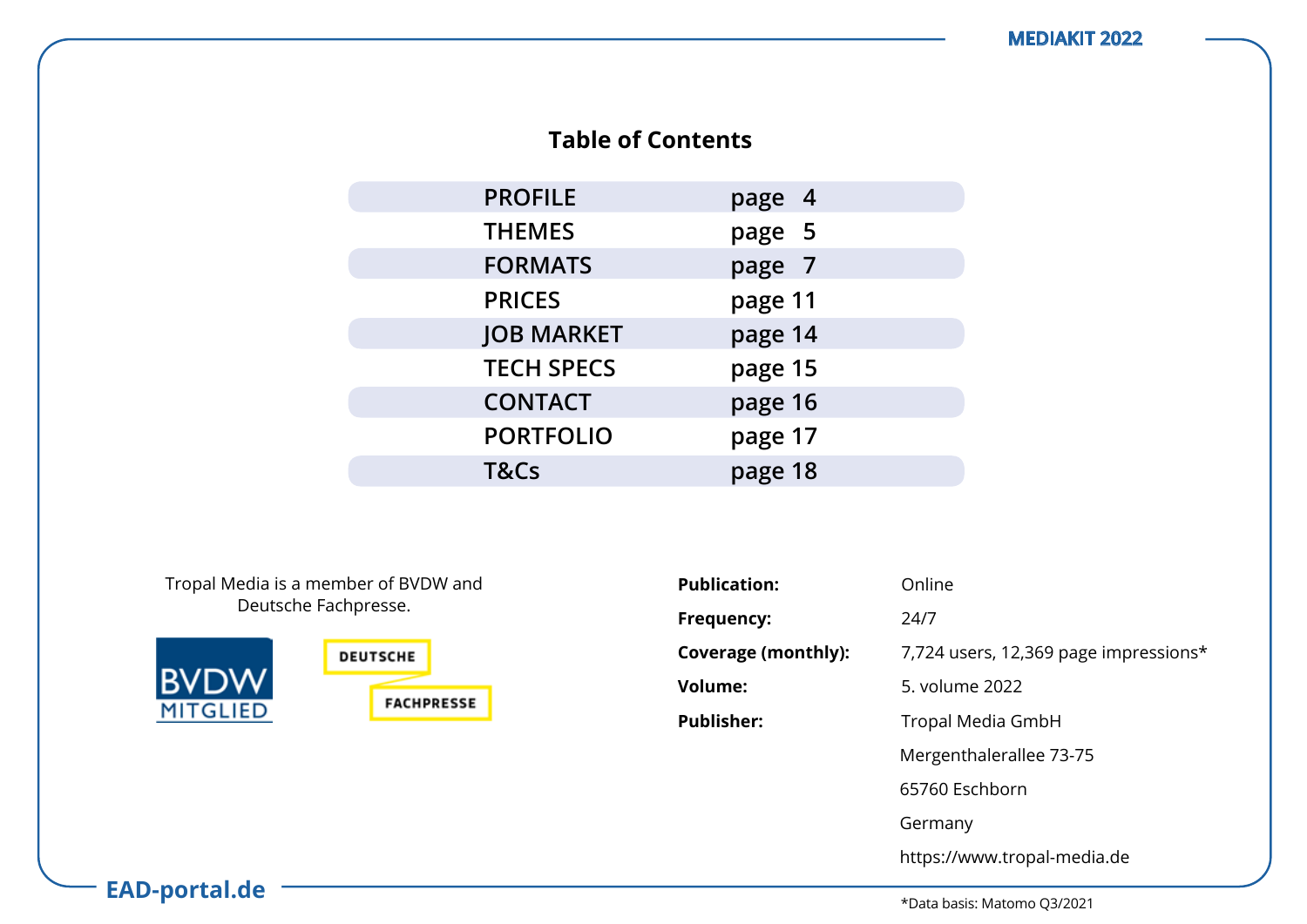## **Profile**

On the German-speaking B2B information portal elektro-automatisierung-digital.de (short EAD-portal.de), the three focal topics of electrical engineering, automation and digitalization are not reported in isolation, but in but in the context of each other.

With this online-first portal, the portal offers the connection between classical electrical engineering, current hardware-oriented automation and future-oriented digitisation or Industrial IoT, i.e. software, big data and cloud solutions.

In addition to these three core topics, energy technology / management and robotics also play a thematic role in the topics.

In 2022 we will highlight these topics in specials topics & trade fairs:

- Hannover Messe
- Digitalization / IoT / Smart Factory
- Automatica
- Motek
- SPS Smart Production Solutions

The buyers guide "Marktplatz" and our interview format "EAD Talk" complete the information offer.

## **Target Group**

Engineers, technicians and all employees involved in the decision-making process for the use and purchase of investment goods in electrical engineering, automation and digitalisation in industrial production.

### According to our latest

pharmaindustrie-online.de survey\*, 2/3 of our target group use online industry news portals several times per week.



## **Green Information**

Sustainability, environmental and resource protection are key for EAD-portal.de, not only in our news and reports - also in our daily business.

- Hosting of our website works climate-neutral.
- We pay compensation in CO2 reducing projects for all of our printed marketing materials.
- We travel with public transportation.
- We use green electricity.
- We are working closely to a paper-free office. Saving resources such as paper is naturally for us as a provider of online-first platforms.

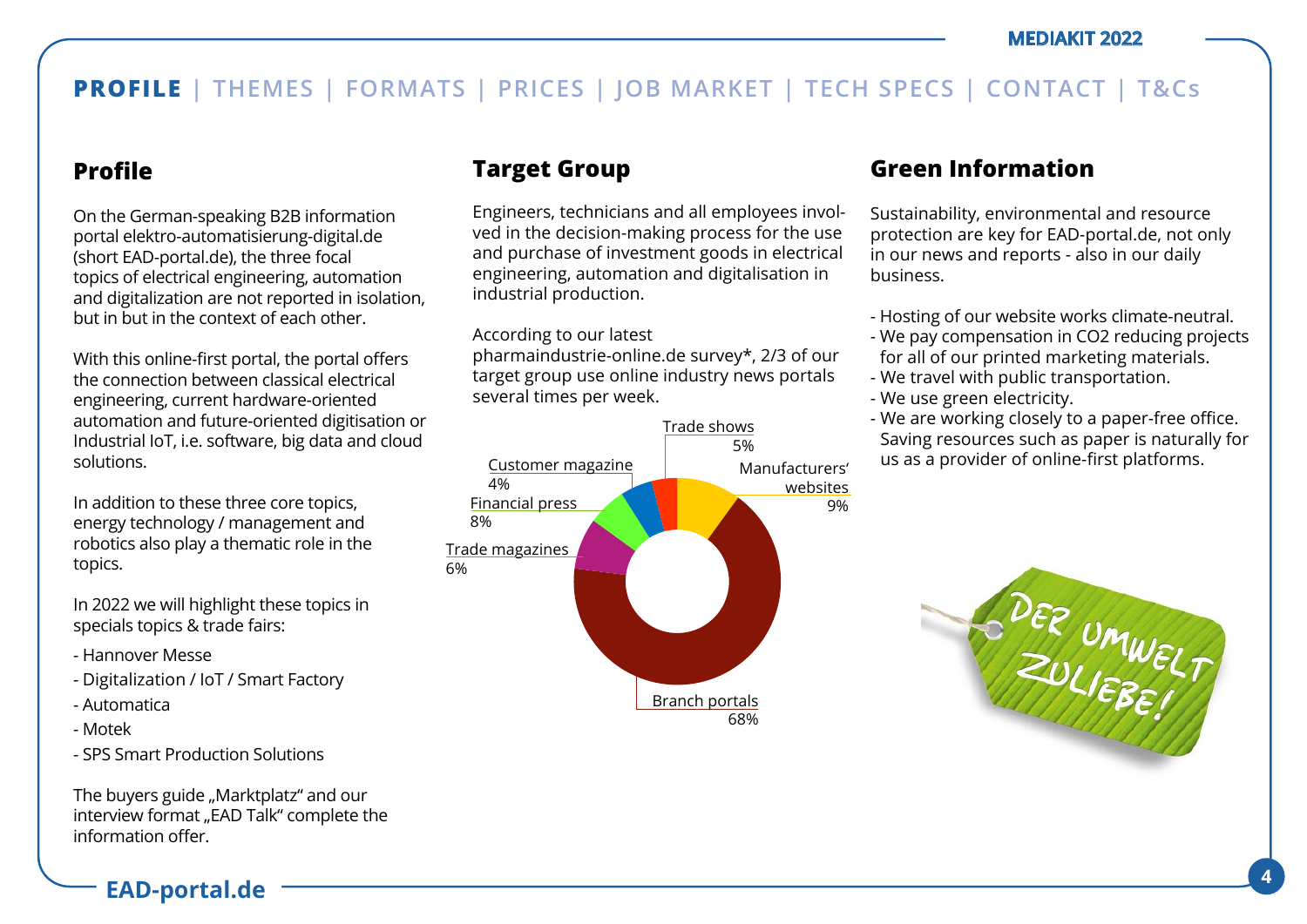## **PROFILE | THEMES | FORMATS | PRICES | JOB MARKET | TECH SPECS | CONTACT | T&Cs**

## **Themes & Dates**

|                                | <b>January</b> | <b>February</b> | <b>March</b>                                            | <b>April</b>                                                 | <b>May</b>                                                                               | June                                                                 |
|--------------------------------|----------------|-----------------|---------------------------------------------------------|--------------------------------------------------------------|------------------------------------------------------------------------------------------|----------------------------------------------------------------------|
|                                |                |                 | Automatisierungstreff,<br>Böblingen<br>$(29.-31.03.22)$ | All About Automation,<br>Friedrichshafen<br>$(05.-06.04.22)$ | Control,<br>Stuttgart<br>$(03.-06.05.22)$                                                | Automatica,<br>Munich<br>$(21.-24.06.22)$                            |
|                                |                |                 | Maintenance, Dortmund<br>$(30.-31.03.22)$               |                                                              | $(10.-12.05.22)$                                                                         | Sensor+Test, Nuremberg Embedded World, Nuremberg<br>$(21.-23.06.22)$ |
| Trade shows /<br><b>Events</b> |                |                 |                                                         |                                                              | PCIM Europe, Nuremberg<br>$(10.-12.05.22)$                                               | E-World, Essen<br>$(21.-23.06.22)$                                   |
|                                |                |                 |                                                         |                                                              | Hannover Messe,<br>Hannover<br>$(30.05.-02.06.22)$                                       | Automation,<br>Baden-Baden<br>$(28.-29.06.22)$                       |
|                                |                |                 |                                                         |                                                              | Ifat, Munich<br>$(30.05.-03.06.22)$                                                      | All About Automation,<br>Hamburg<br>$(29.-30.06.22)$                 |
|                                |                |                 |                                                         |                                                              |                                                                                          |                                                                      |
| <b>Topic Specials*</b>         |                |                 |                                                         |                                                              | 25.04.-26.06.22<br><b>Hannover Messe</b>                                                 | 30.05.-10.07.22<br>Automatica                                        |
|                                |                |                 |                                                         |                                                              | 04.04.-18.12.22<br>Digitalization / IoT / Smart Factory                                  |                                                                      |
|                                |                |                 |                                                         |                                                              | <b>Preview Sensor+Test</b><br>02.05.22                                                   | Preview Automatica<br>14.06.22                                       |
| Topic newsletter*              |                |                 |                                                         |                                                              | <b>Preview Hannover Messe</b><br>24.05.22                                                |                                                                      |
| <b>Newsletter</b>              | 24.01.22       | 14.02.22        | 08.03.22                                                | 20.04.22                                                     |                                                                                          |                                                                      |
|                                |                |                 |                                                         |                                                              | <b>SENSOR+TEST 2022</b><br>DIE MESSTECHNIK-MESSE<br>e Measurement Fair<br><b>IANNOVE</b> | <b>E</b> automatica<br>embeddedworldacaa                             |
| <b>EAD-portal.de</b>           |                |                 |                                                         |                                                              | * in case of trade fair cancellations, we guarantee the appropriate thematic environment |                                                                      |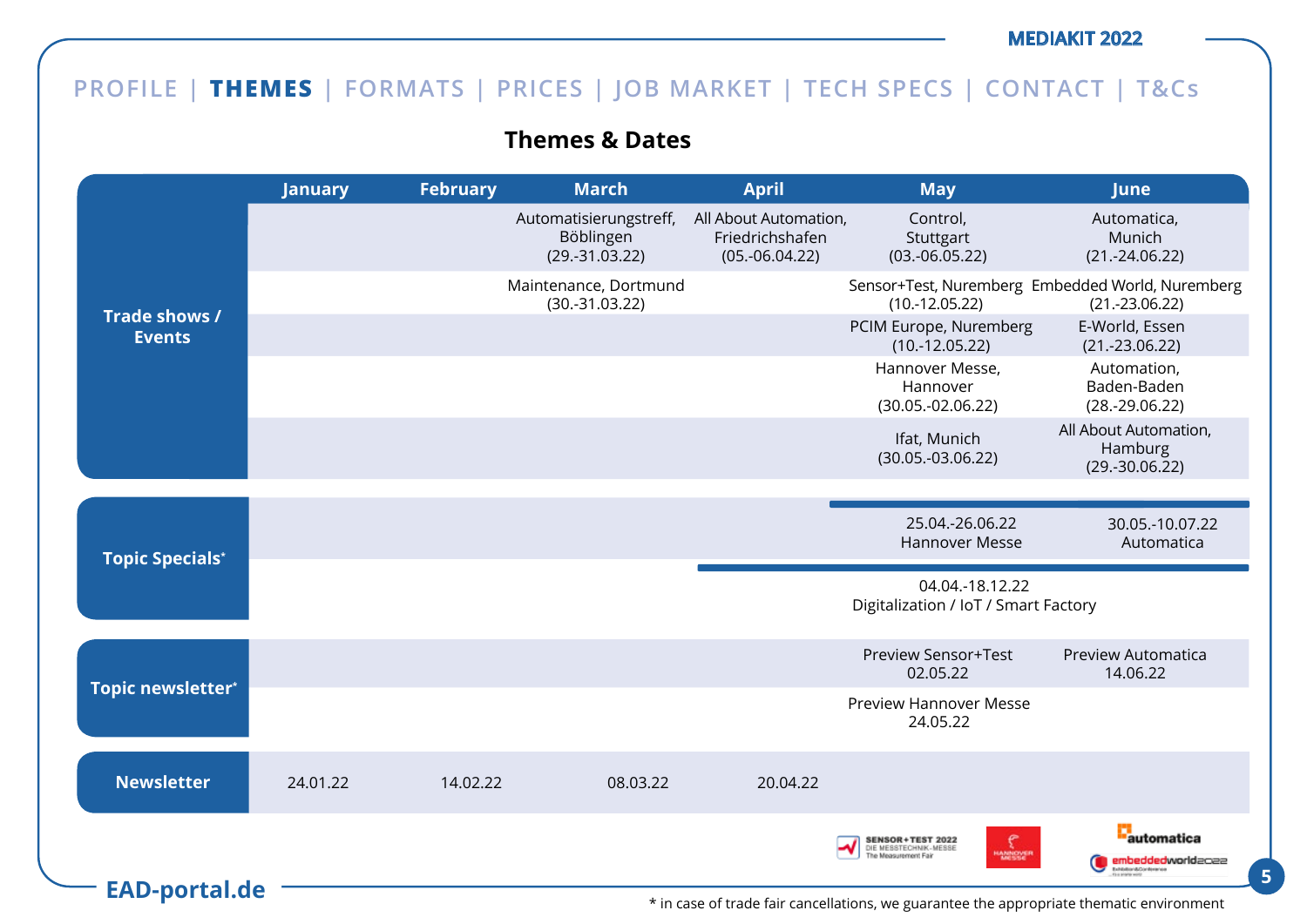## **PROFILE | THEMES | FORMATS | PRICES | JOB MARKET | TECH SPECS | CONTACT | T&Cs**

**Themes & Dates**

|                        | <b>July</b>                                                | <b>August</b>                                    | <b>September</b>                                         | <b>October</b>                                                      | <b>November</b>                                                         | <b>December</b>                                            |
|------------------------|------------------------------------------------------------|--------------------------------------------------|----------------------------------------------------------|---------------------------------------------------------------------|-------------------------------------------------------------------------|------------------------------------------------------------|
|                        | EMV,<br>Cologne<br>$(12.-14.07.22)$                        | Achema,<br>Frankfurt am Main<br>$(22.-26.08.22)$ | AMB,<br>Stuttgart<br>$(13.-17.09.22)$                    | Light + Building,<br>Frankfurt am Main<br>$(02.-06.10.22)$          | <b>SPS Smart Production</b><br>Solutions, Nuremberg<br>$(08.-10.11.22)$ |                                                            |
| Trade shows /          |                                                            |                                                  | MSR-Spezialmesse<br>Rheinland, Leverkusen<br>(14.09.22)  | Motek, Stuttgart<br>$(04.-07.10.22)$                                | Formnext, Frankfurt a.M.<br>$(15.-18.11.22)$                            |                                                            |
| <b>Events</b>          |                                                            |                                                  | Fachpack,<br>Nuremberg<br>$(27.-29.09.22)$               | MSR-Spezialmesse<br>Rhein-Ruhr, Bochum<br>(26.10.22)                |                                                                         |                                                            |
|                        |                                                            |                                                  | Wind Energy, Hamburg<br>$(27.-30.09.22)$                 |                                                                     |                                                                         |                                                            |
|                        |                                                            |                                                  | All About Automation, Chemnitz<br>$(28.-29.09.22)$       |                                                                     |                                                                         |                                                            |
| <b>Topic Specials*</b> | 30.05.-10.07.22<br>Automatica                              |                                                  |                                                          | 12.09.-23.10.22<br>Motek                                            | 10.10.-27.11.22<br><b>SPS Smart Production Solutions</b>                |                                                            |
|                        |                                                            |                                                  | 04.04.-18.12.22<br>Digitalisierung / IoT / Smart Factory |                                                                     |                                                                         |                                                            |
|                        | Digitalization / IoT /<br><b>Smart Factory</b><br>11.07.22 |                                                  | Preview<br><b>Wind Energy</b><br>21.09.22                | <b>Preview SPS Smart</b><br><b>Production Solutions</b><br>27.10.22 |                                                                         | Digitalization / IoT /<br><b>Smart Factory</b><br>12.12.22 |
| Topic newsletter*      |                                                            |                                                  | <b>Preview Motek</b><br>27.09.22                         |                                                                     |                                                                         |                                                            |
|                        |                                                            |                                                  |                                                          |                                                                     |                                                                         |                                                            |
| <b>Newsletter</b>      |                                                            | 24.08.22                                         |                                                          |                                                                     | 15.11.22                                                                |                                                            |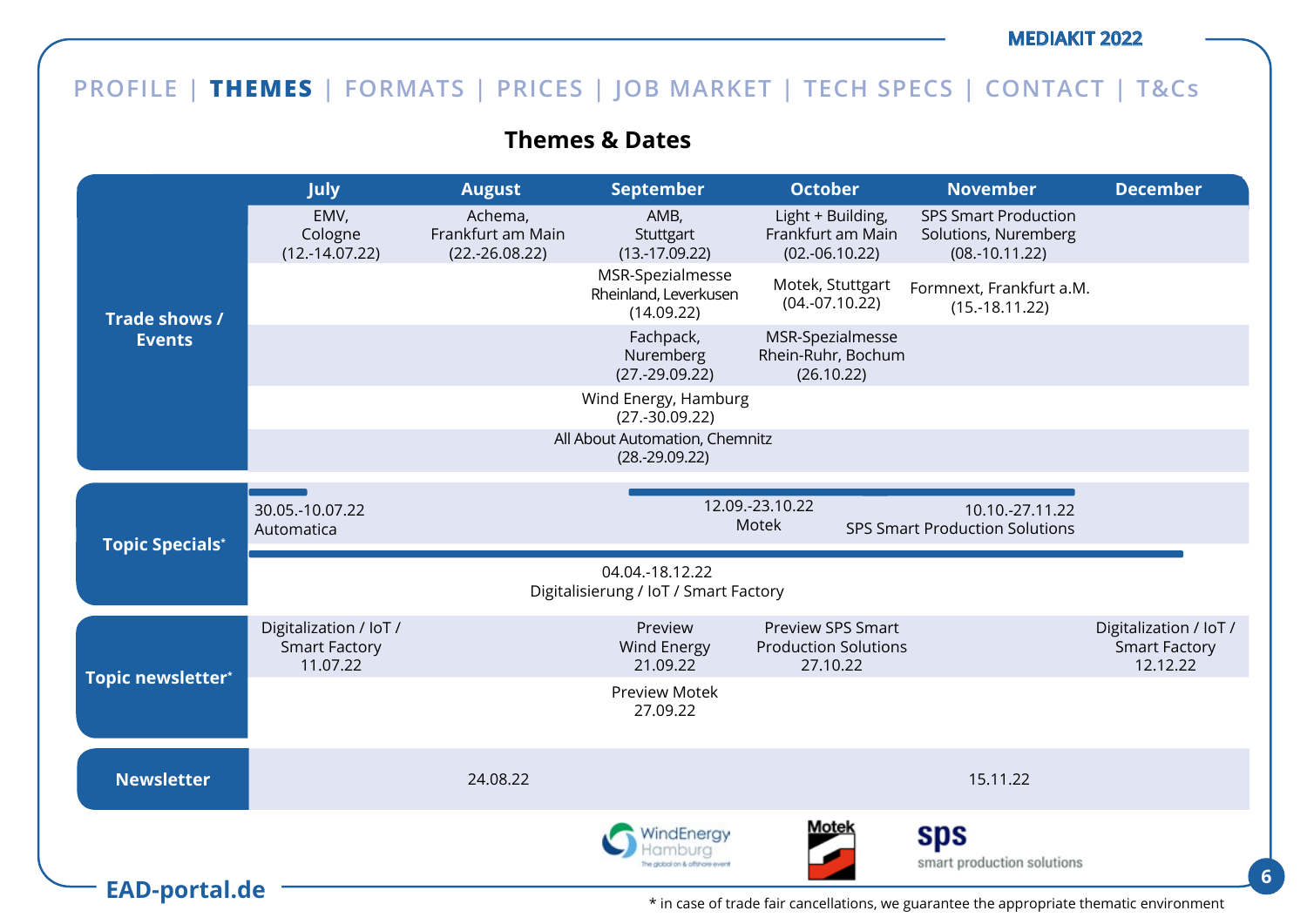## **PROFILE | THEMES | FORMATS | PRICES | JOB MARKET | TECH SPECS | CONTACT | T&Cs**



## Homepage Desktop **Portal: Display-Formats** Subpage Desktop

Superbanner 728x90 pixel or Fullbanner 468x60 pixel **1 A**



Superbanner 728x90 pixel or Fullbanner 468x60 pixel



Billboard Banner 845x250 pixel Mobile: Fullbanner 468x60 pixel

Wide Skyscraper 160x600 pixel or Standard Skyscraper 120x600 pixel Mobile: Fullbanner 468x60 pixel **3**

Highlight Rectange 300x100 pixel or Medium Rectangle 300x250 pixel **4**

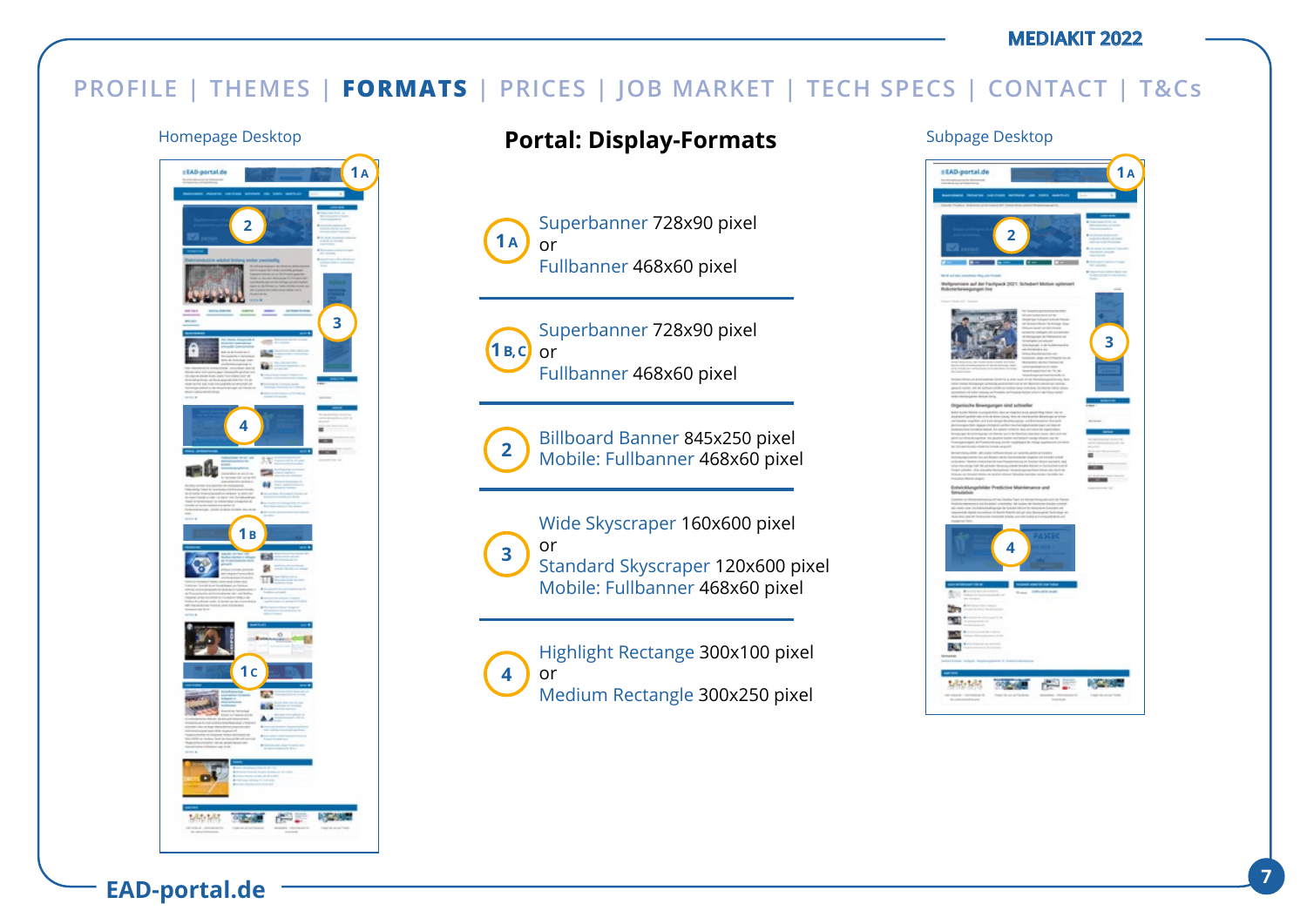## **PROFILE | THEMES | FORMATS | PRICES | JOB MARKET | TECH SPECS | CONTACT | T&Cs**

Top Story

links

**6**

**7**

**9**

**10**

**8**

links

Surf tips

Video / Webcast

Premium company entry



### Homepage Desktop **Fortal: Content- and Special-Formats** Subpage Desktop

Text, pictures, video integration,

Text, pictures, video integration,

Product/Topic Advertorial

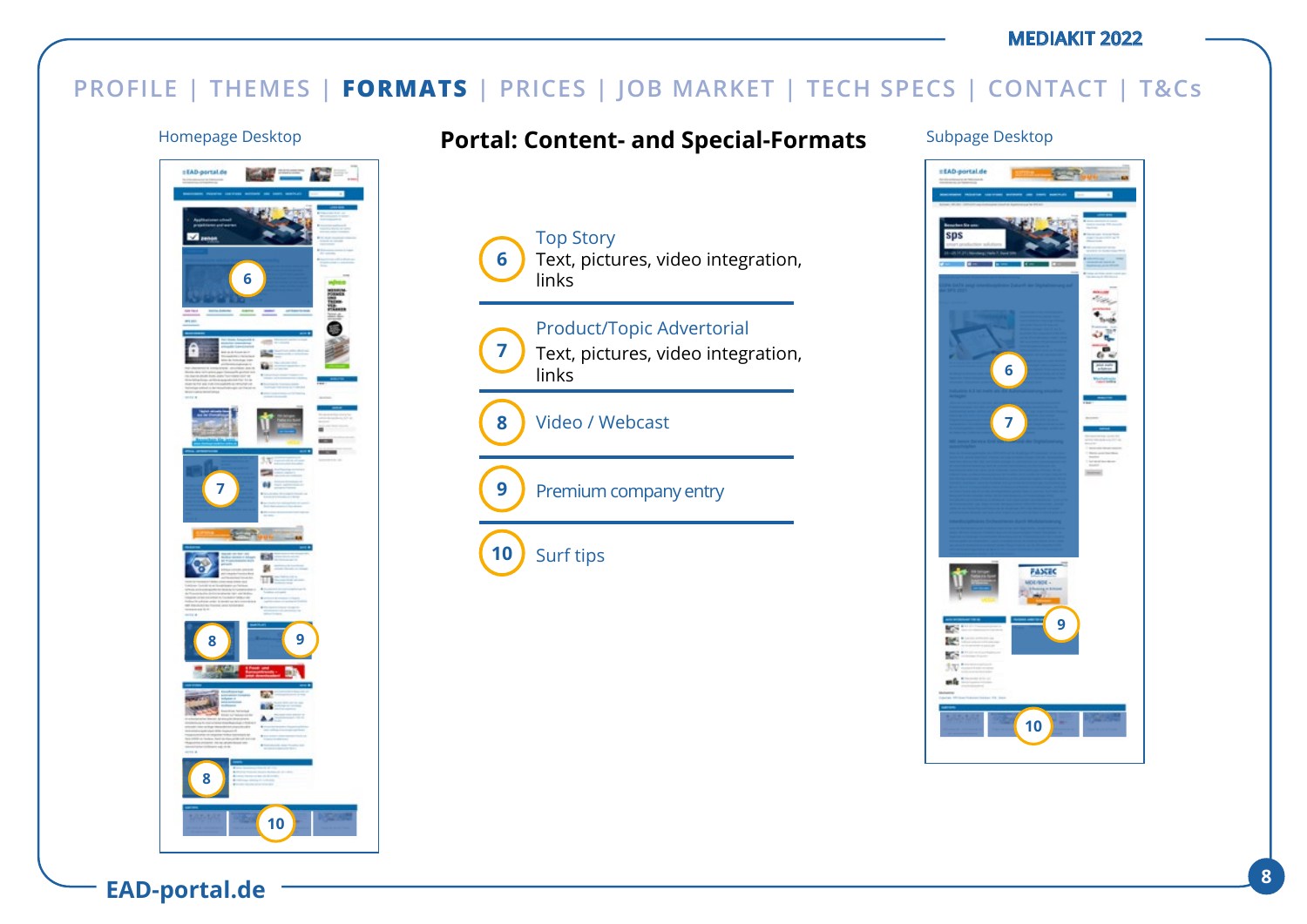

## **Newsletter: Display- and Content-Formats**

Fullbanner 468x60 pixel or Billboard Banner 600x200 pixel **1**

### Top-Advertorial



**3**

Appears in the newsletter as one one of the first advertorials between high-quality editorial environment Picture, headline, teaser text, link to landing page

### Product/Topic advertorial

Picture, headline, teaser text, link to the website advertorial

Surf tips **4**

### **Newsletter readers**

Engineers, technicians and all employees involved in the decision-making process for the use and purchase of investment goods in electrical engineering, automation and digitalisation in industrial production.

### **Newsletter subscribers**

Recipients: 2,493 (Status: October, 2021)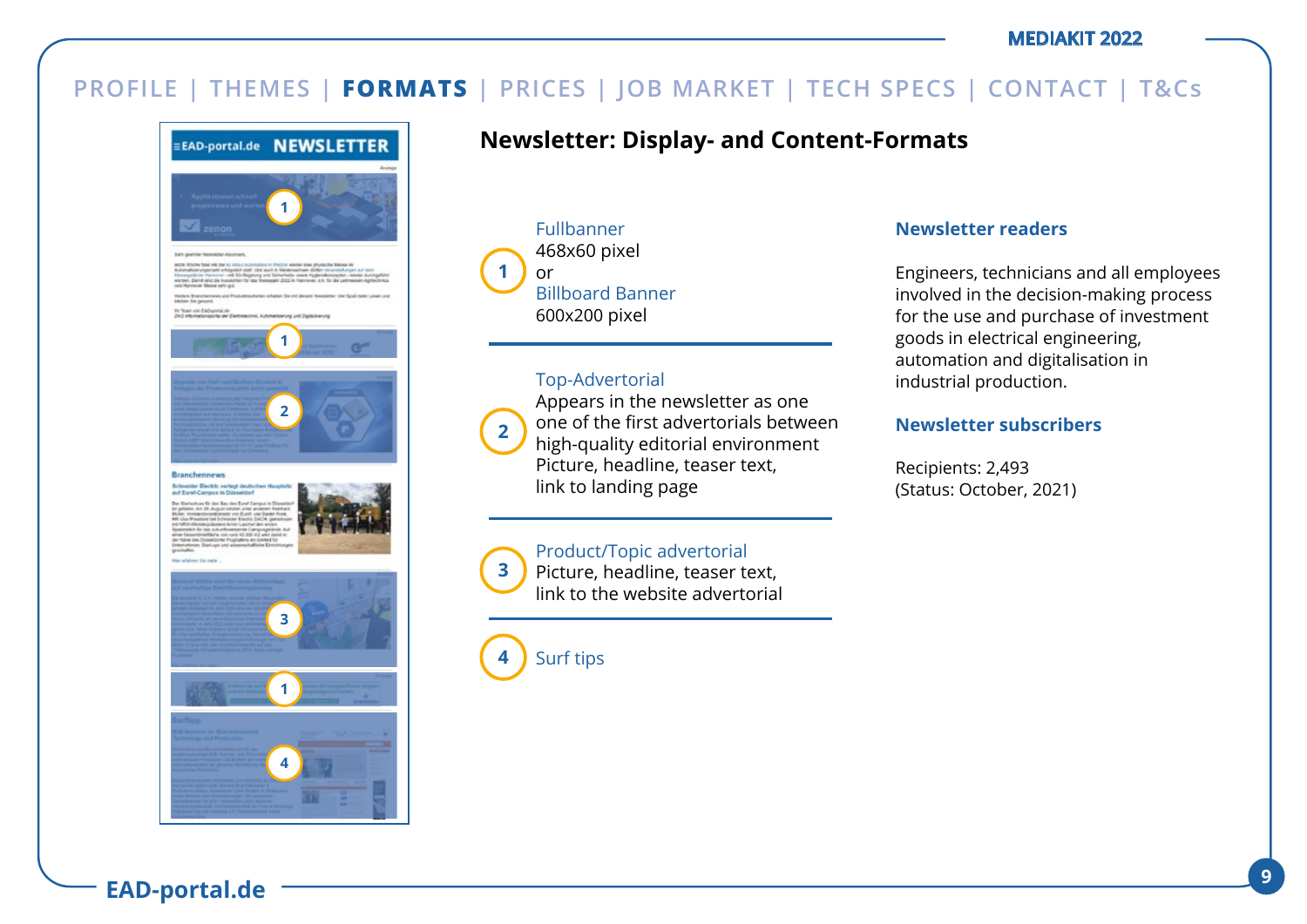## **Content and special advertising formats in detail**

### **Product advertorial**

Appears on the homepage as an article in the product category or in a booked special.

- Up to four images possible
- With a link to their company website
- Article stays on the homepage for the booked period of time, of which there is a longer time in the first three items of the news category
- Additional information can be stored for download in PDF format

### **Topic advertorials**

Appears on the homepage as an article in the category management, events or case studies

- Up to four images possible
- With a link to their company website
- article stays on the homepage for the booked period of time, of which there is a longer time in the first three items of the news category
- Additional information can be stored for download in PDF format

### **Surf tip**

Present your online shop, new website or a special online campaign cost-effective in the surf tip category.

### **Market place premium company entries**

Premium entries are in first position in the market place, appear on the homepage and in contributions in a subject-relevant context. They are presented in a more clearly prominent way than basic entries. Also included are:

- Your company logo
- Company profile (approx. 1,000 characters)
- URL of the company website / fax number
- Up to ten search engine-relevant keywords
- Entry is in multiple categories (if not available, content will be expanded after considaration)

### **Whitepaper**

With a whitepaper you can demonstrate the innovative power and solution skills of your business.

Your whitepaper appears immediately on the homepage and is linked directly to your website or a corresponding file. The booking period of time is for three or six months.

### **Webcast**

Webcasts are a reliable source of information for engineers and technicians and offer help in decision-making. This presents your business and your products as video stream or on-demand movie.

#### **Microsite**

A microsite on EAD-portal.de is an independent marketing site for your strategic advertising. Your target subject and your messages are presented professionally and illuminated from various perspectives on the microsite.

Your website is linked to directly from the microsite. Get in touch with us if you are interested in this attractive online advertising opportunity. We would be happy to assist you with the design. We provide you with a comprehensive communication package.

### **Top advertorial**

- Appears in the newsletter as one of the first advertorials between high-quality editorial environment
- Includes preview picture/image, teaser text, link
- Direct link from newsletter to your landing page

### **Product/topic advertorial**

- Appears in the newsletter for the booked subject
- Contains preview image and teaser text with link to article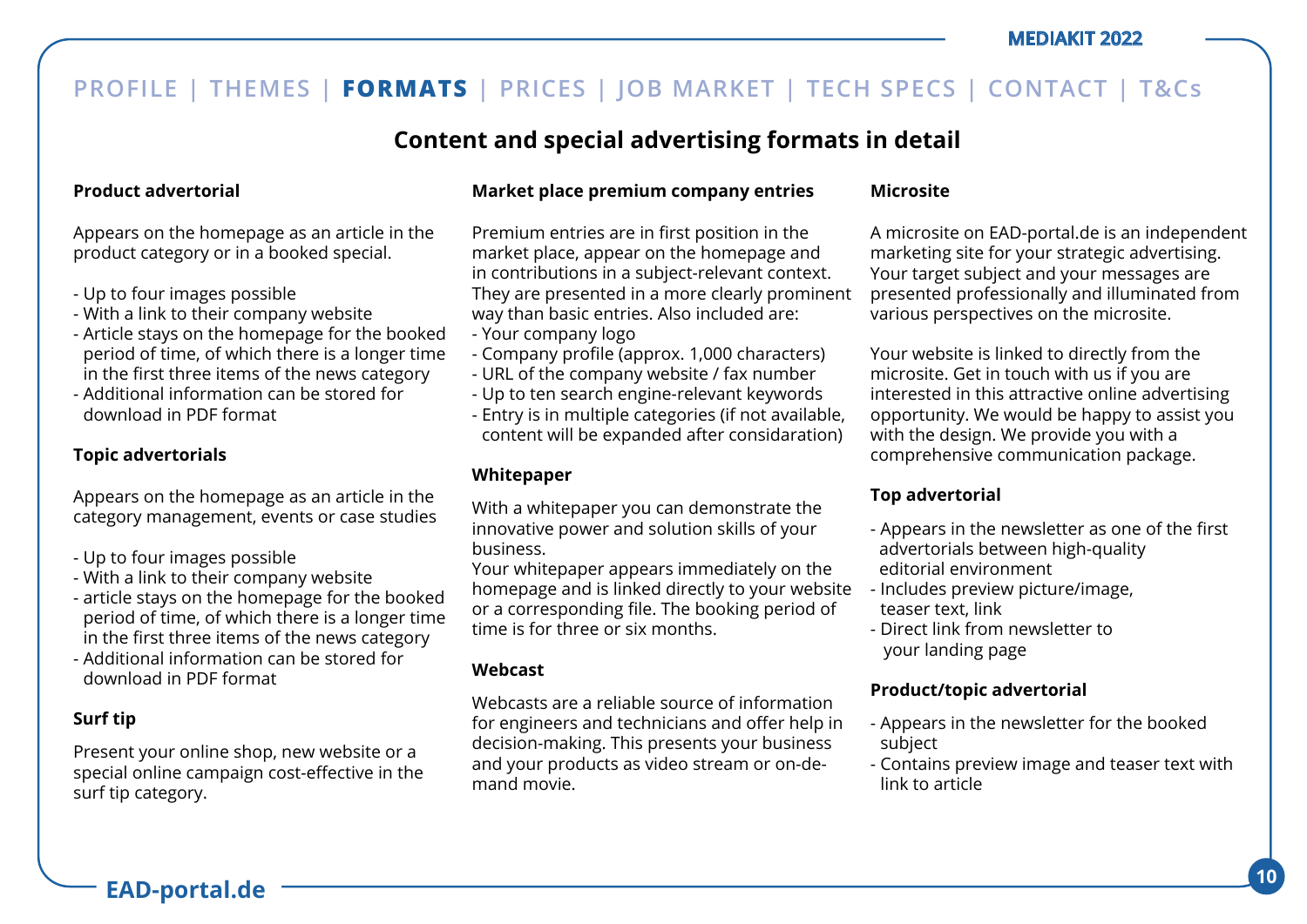## **PROFILE | THEMES | FORMATS | PRICES | JOB MARKET | TECH SPECS | CONTACT | T&Cs**

### **Banner portal**

|                      | <b>FORMATS</b> | <b>PRICES</b> | <b>RUNTIME</b> | <b>PLACEMENT</b> |
|----------------------|----------------|---------------|----------------|------------------|
| Billboard Banner*    | 845x250 pixel  | € 3,100       | 1 month        | <b>RoS</b>       |
| Super Banner (A)     | 728x 90 pixel  | € 1,090       | 1 month        | <b>RoS</b>       |
| Super Banner (B,C)   | 728x 90 pixel  | € 845         | 1 month        | Homepage         |
| Fullbanner (A)       | 468x 60 pixel  | € 790         | 1 month        | <b>RoS</b>       |
| Fullbanner (B,C)     | 468x 60 pixel  | € 560         | 1 month        | Homepage         |
| Standard Skyscraper* | 120x600 pixel  | € 1,200       | 1 month        | <b>RoS</b>       |
| Wide Skyscraper*     | 160x600 pixel  | € 1,590       | 1 month        | <b>RoS</b>       |
| Medium Rectangle     | 300x250 pixel  | € 1,240       | 1 month        | RoS              |

All banners are run of site (RoS), rotating (max. 3 additional banners)

\* on mobile devices, an alternative fullbanner will be displayed

### **Additional Advertising Formats Website**

| <b>Top Story</b>          |                                                            | € 1,200 | 1 week    |  |
|---------------------------|------------------------------------------------------------|---------|-----------|--|
|                           |                                                            | € 2,300 | 2 weeks   |  |
|                           |                                                            | €4,400  | 4 weeks   |  |
| Product/Topic advertorial |                                                            | € 890   | 3 weeks   |  |
| Video/Webcast             | 300x250 pixel                                              | € 990   | 1 month   |  |
| Surf tip                  |                                                            | € 320   | 1 month   |  |
|                           | Whitepaper - promotion package (newsletter & social media) | € 600   | 3 months  |  |
| Premium company entry     |                                                            | € 750   | 12 months |  |
| Microsite                 |                                                            | € 3,760 | 3 months  |  |
|                           |                                                            | € 6,500 | 6 months  |  |



## **Banners & Additional Advertising Formats Newsletter**

| Fullbanner                                                                           | 468x 60 pixel | € 720   |
|--------------------------------------------------------------------------------------|---------------|---------|
| <b>Billboard Banner</b>                                                              | 600x200 pixel | € 1,850 |
| Top-Advertorial                                                                      |               | € 850   |
| Product/Topic advertorial (in combination with website advertorial) $\epsilon$ 1,490 |               |         |
| Surf tip                                                                             |               | € 295   |
| Stand-Alone-Newsletter                                                               |               | € 2,750 |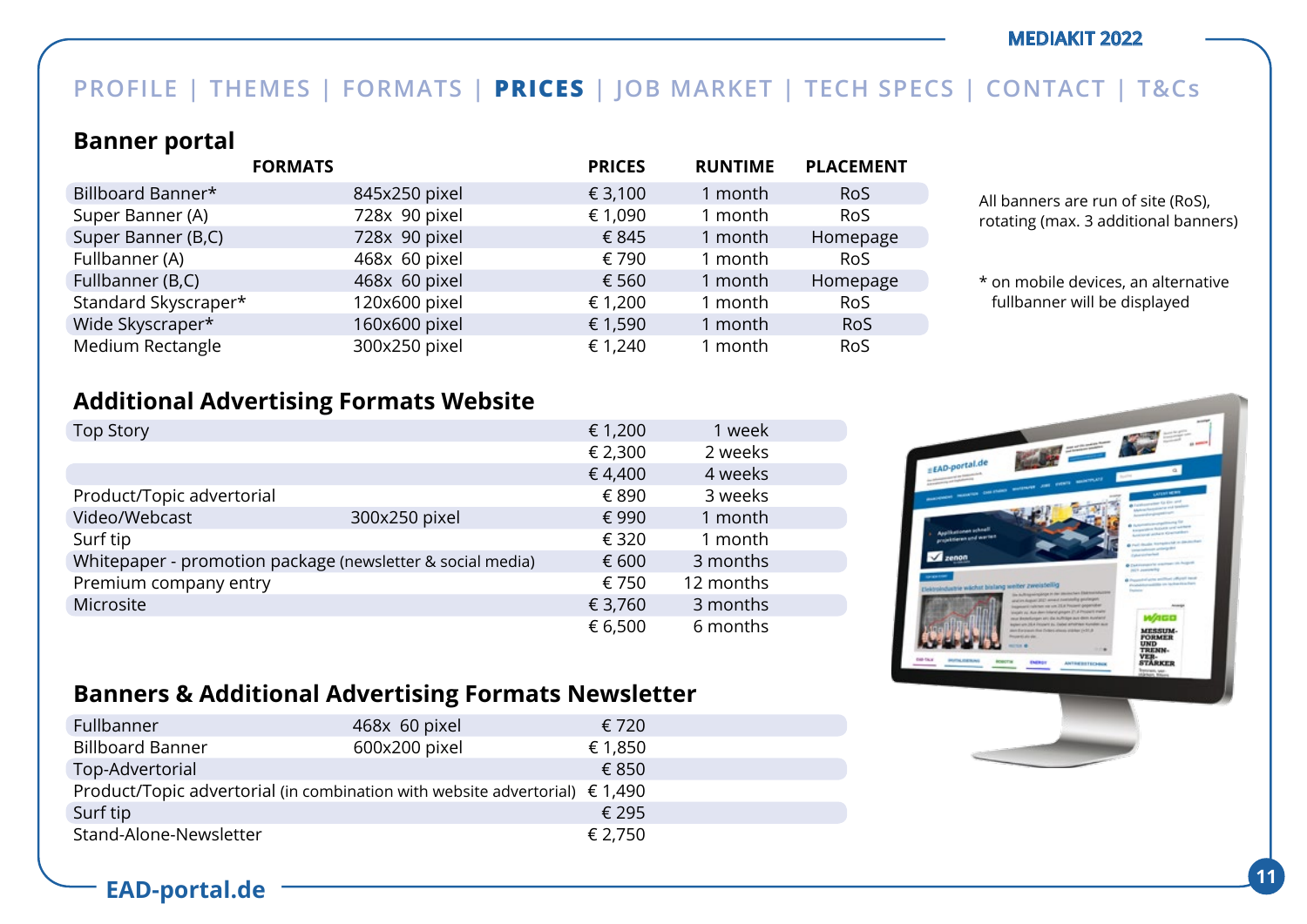

**<sup>12</sup> EAD-portal.de**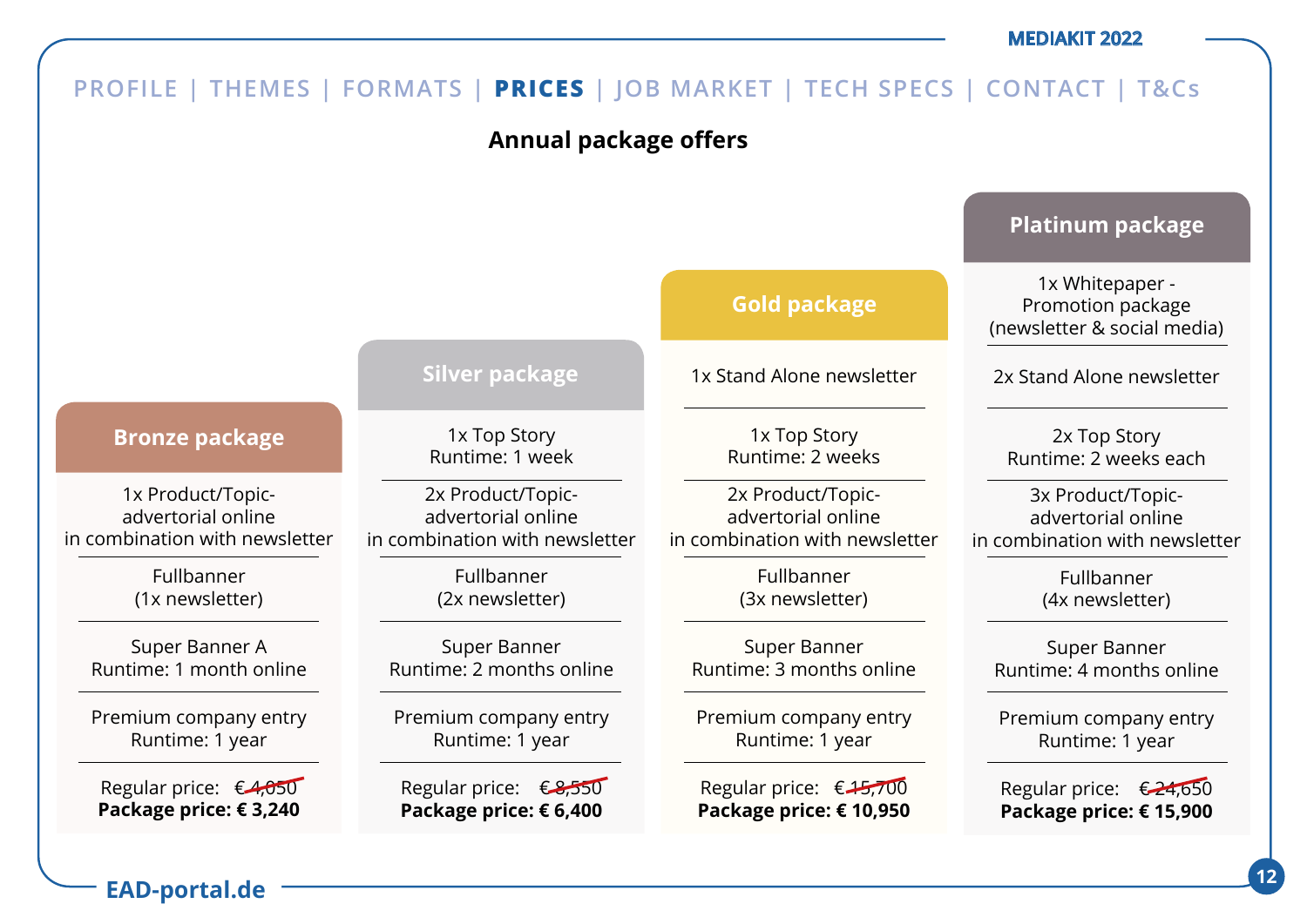#### **Campaign and trade fair promotion offers** 2022 trade fairs that oblige EAD-portal.de\* offers you special media packages for your trade fair and product campaigns 1x Top Story Runtime: 1 week Fullbanner (1x Newsletter) Super Banner Runtime: 2 months online 1x Product/Topicadvertorial online in combination with newsletter Regular price: €5,590 **Package price: € 4,400 Basic package** 1x Stand Alone newsletter 1x Topstory Runtime: 2 weeks Fullbanner (1x Newsletter) Medium Rectangle - Online Runtime: 2 months online 1x Product/Topicadvertorial online in combination with newsletter Regular price: €9,740 **Package price: € 7,300 Komfort package** 1x Stand Alone newsletter 1x Topstory Runtime: 4 weeks Billboard Banner (1x Newsletter) Billboard Banner- Online Runtime: 2 months online 1x Product/Topicadvertorial online in combination with newsletter Regular price: € 16,690 **Package price: € 11,600 Premium package PROFILE | THEMES | FORMATS | PRICES | JOB MARKET | TECH SPECS | CONTACT | T&Cs**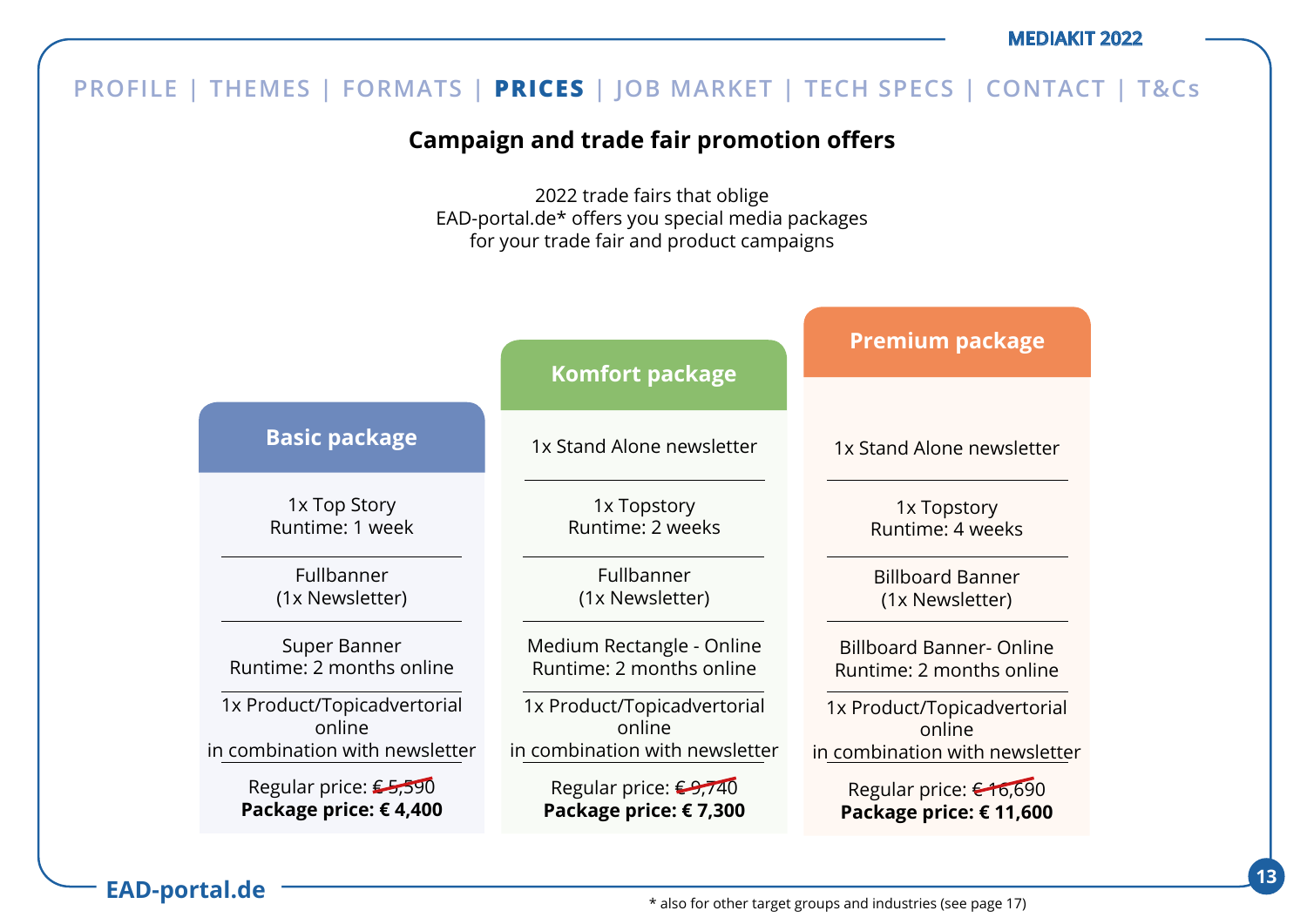

Techniker / Meister (m/w/d) Elektrotechnik Stutteart

**GOLDBECK** 



Spezialist (m/w/d) Verkettung im Bereich Automatis...

Meister / Techniker (m/w/d) Kabel  $\mathscr{O}'$ mainova Frankfurt am Main

**Bielefeld** 



Studentenjob für das Erstellen von Lernmaterialien... Home Office

Ingenieur (m/w/d) Elektrotechnik im Bereich Netzpl... Freiburg im Breisgau



**bnNETZE** 

Elektroniker für Automatisierungstechnik (m/w/d) o... Düsseldorf

Users and engineers are searching on a daily base for challenging and interesting job opportunities on EAD-portal.de job market. Our recommendation: Use it for recruiting - together we will find your suitable candidate for your vacany:

### **Basic Top Job**

1 job advertisment on EAD-portal.de (constantly on top and above the hit list) for 1 month, price: € 535

### **Premium Top Job**

1 job advertisment on EAD-portal.de (constantly on top and above the hit list) + social media promotion for your job ad for 1 month, price: € 650

### **Premium Plus Top Job**

1 job advertisment on EAD-portal.de (constantly on top and above the hit list) + social media promotion for your job ad + EAD-portal.de-newsletter promotion for your job ad for 1 month, price: € 775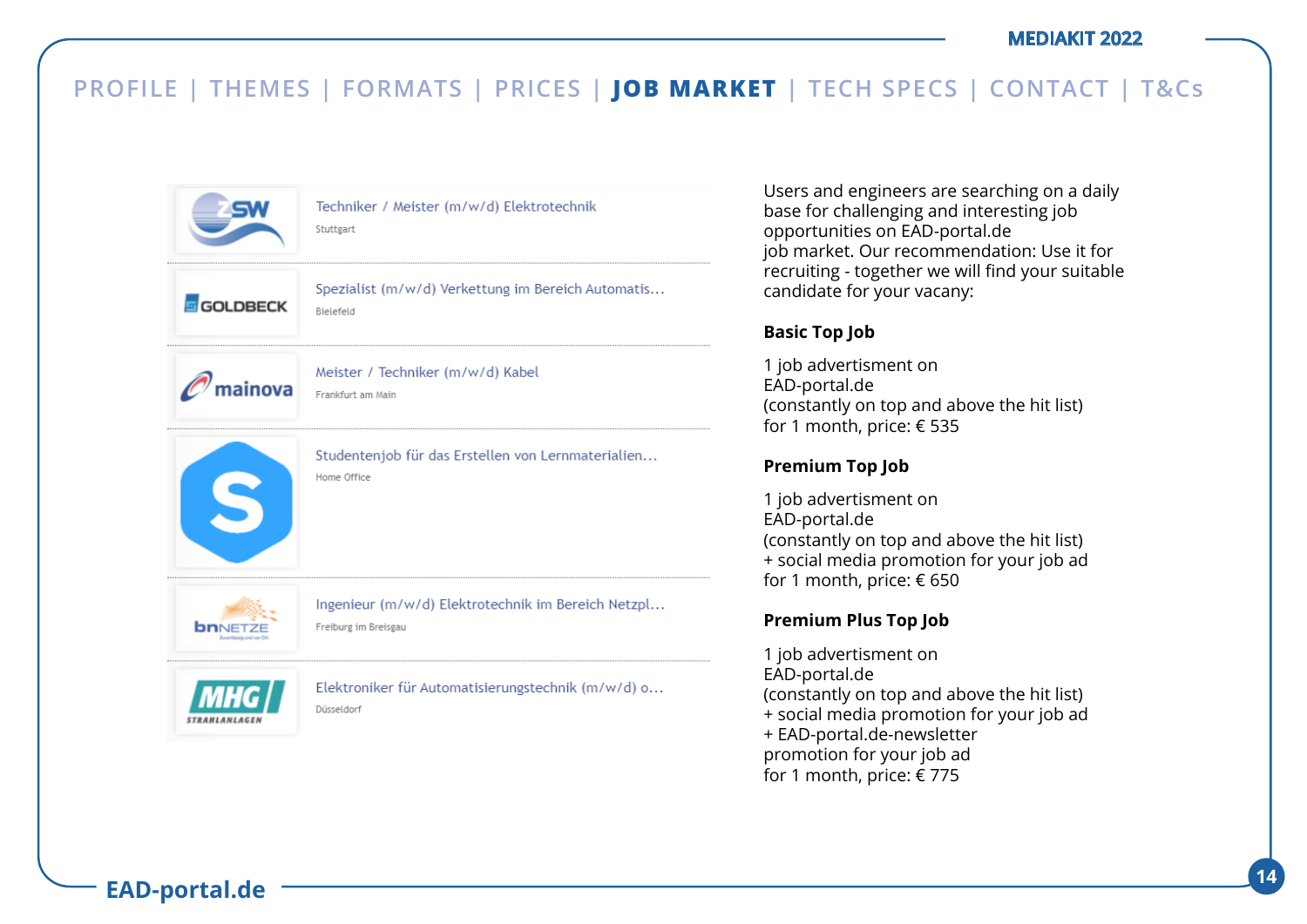## **Technical Data / Conditions**

Delivery address:

• Please send the advertising material to: werbemittel@tropal-media.de

Delivery time:

- Five working days before campaign start
- Delays due to late deliveries are not to be borne by us

Meta-information on delivery:

- Customer and campaign name
- Booking period
- Occupied site and placement
- Ad format and click URL
- Contact person for questions
- Alt text (optional)

JavaScript or html5 banner:

• The target URL must be included in the code. Due to the current BGH Cookie-Policy no cookies.

File Formats Portal:

- GIF, JPG, PNG max. 45 KB\*
- HTML

Third-Party Banner integration via Java-Script can usually not be played back responsively will be. For the mobile playout, therefore, a additional banner (full banner 468x60 pixels) as jpg, gif or png necessary.

File formats Newsletter:

- GIF (not animated),
- JPG, PNG max. 45 KB\*
- Links without redirect
- \* The kb details given for each advertising medium are maximum sizes and are the total sum of all data defining the advertising medium.

Terms of payment:

30 days net, without discount. Further details can be found in the T&Cs on page 18.

Bank account details: Tropal Media GmbH Commerzbank IBAN: DE86 5004 0000 0276 6491 00 SWIFT Code: COBADEFFXXX

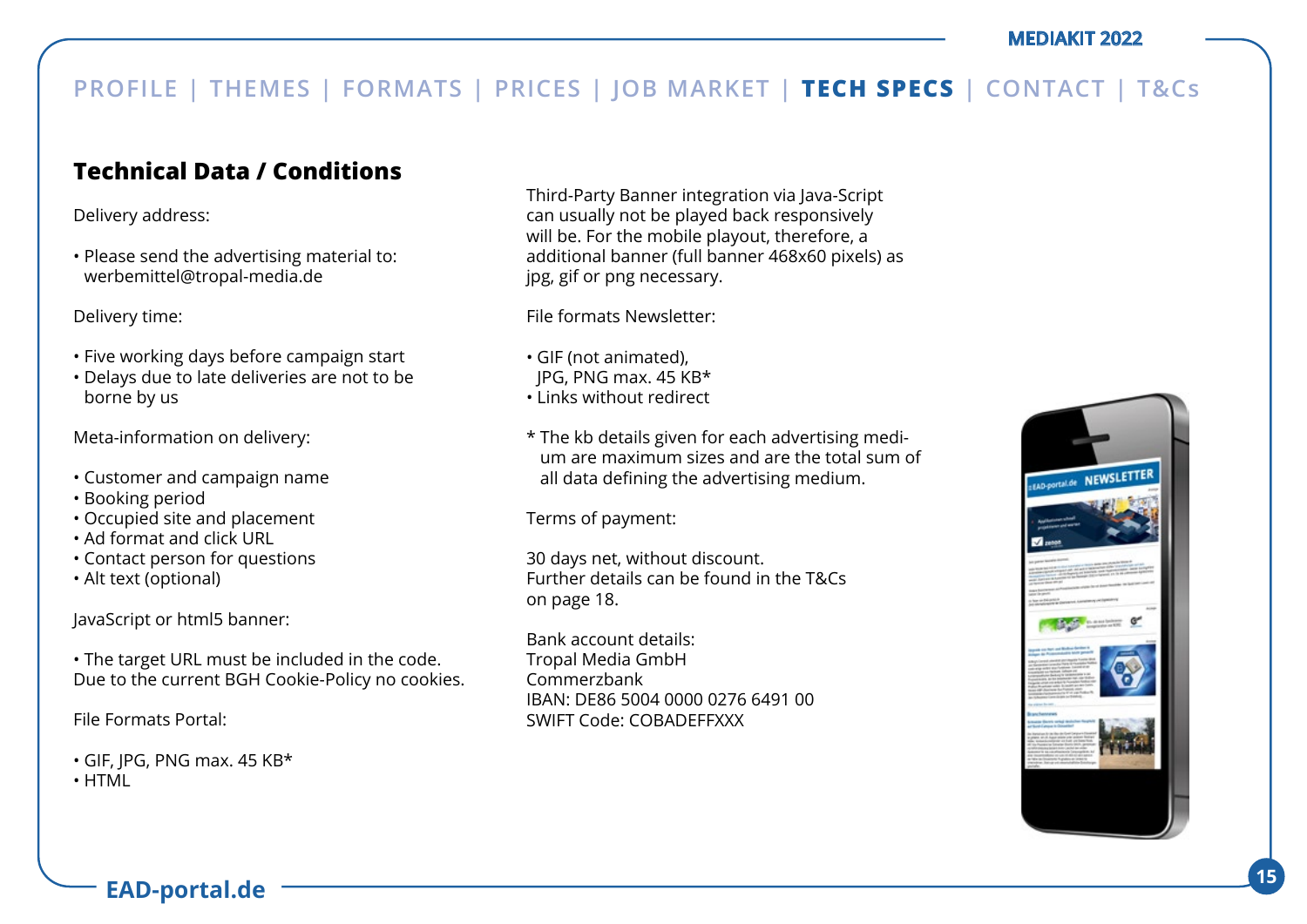## **PROFILE | THEMES | FORMATS | PRICES | JOB MARKET | TECH SPECS | CONTACT | T&Cs**

**Ronny Schumann**  Publishing Director Digital Media

Phone: +49 6196 / 77 97-202 Mobile: +49 151 / 11 64 51 31 Email: ronny.schumann@tropal-media.de



**Susanne Woggon**  Chief Editor Digital Media

Phone: +49 6196 / 77 97-201 Mobile: +49 177 / 78 72 436 Email: susanne.woggon@tropal-media.de



**Patricia Winck** Administrative Assistence

Phone: +49 6196 / 77 97-200 Email: patricia.winck@tropal-media.de





**Roland Thomé** Senior Key Account Manager

Phone: +49 6227 / 85 97 893 Mobile: +49 175 / 41 37 567 Email: roland.thome@tropal-media.de



**Camilla Oberschelp** Editorial Assistant Phone: +49 6196 / 77 97-200 Email: camilla.oberschelp@tropal-media.de



**Hülya Akgün**  Design & Layout Email: design@tropal-media.de

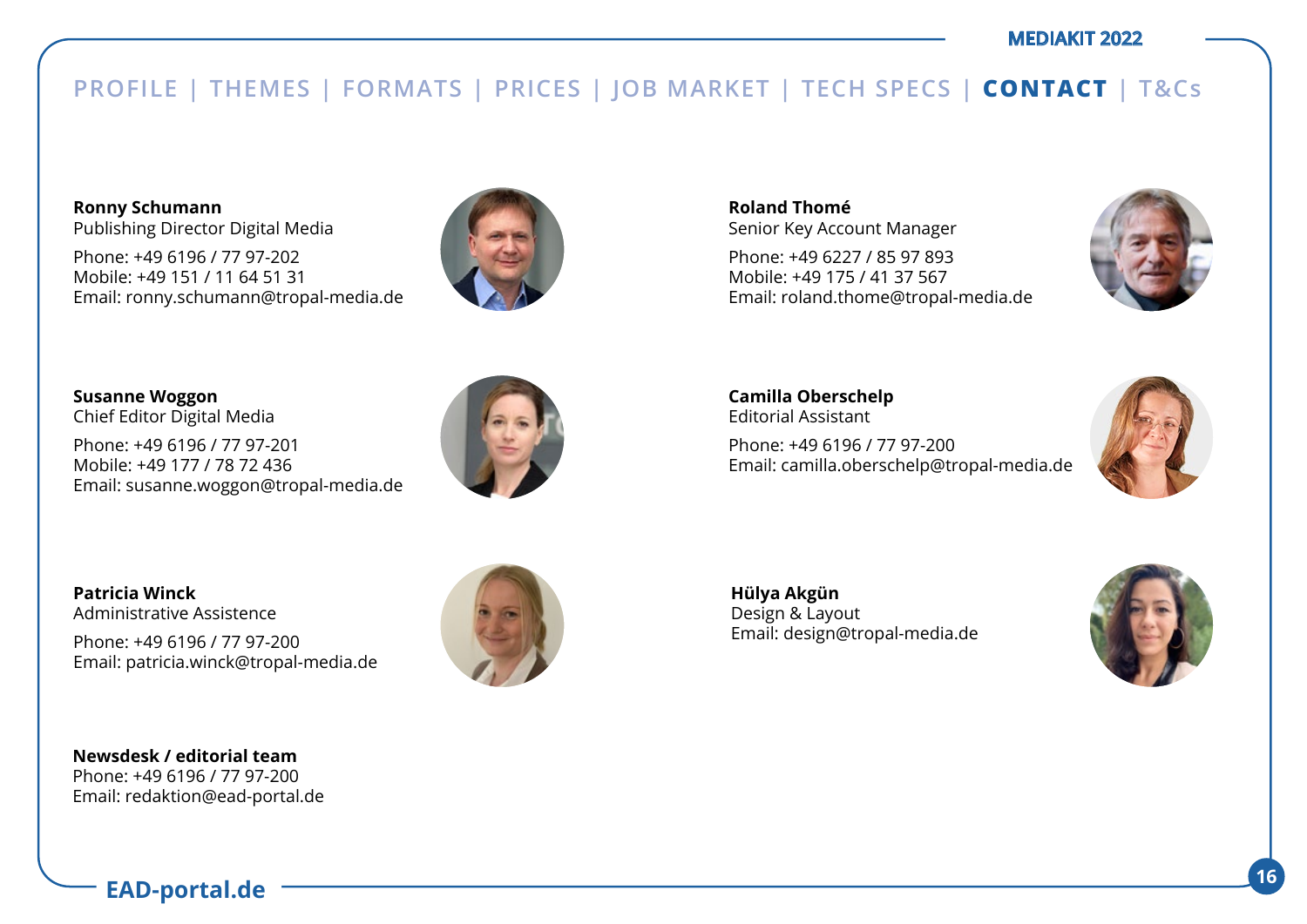## **Tropal Media is the online-first B2B specialist publisher. Our portfolio for your success in communication:**



#### **Food & Beverage Production**

lebensmittelverarbeitungonline.de (short LMV-online.de) is the online-first information portal for the food & beverage production.



### **Pharmaceutical Industry**

pharmaindustrie-online.de is the online-first information portal for the pharmaceutical industry with focus on pharmaceutical production, management & technology.

kunststoffindustrie-online.de is the online-first information portal for the plastics industry with focus on production and processing of plastics and rubber.

**Plastics Industry**

chemieproduktion-online.de is the online-first information portal for the whole world of chemical industry with focus on chemical production and logistics.

**Chemical Industry**



#### **Global Production**

industrial-productionworldwide.com is the Englishspeaking online-first information portal for the international production and serves the entire thematic range of the industrial production.

Find out more: **www.industrial-productionworldwide.com** 

Find out more: **www.LMV-online.de** Find out more: **www.pharmaindustrieonline.de**

Find out more: **www.kunststoffindustrieonline.de**

Find out more: **www.chemieproduktiononline.de**